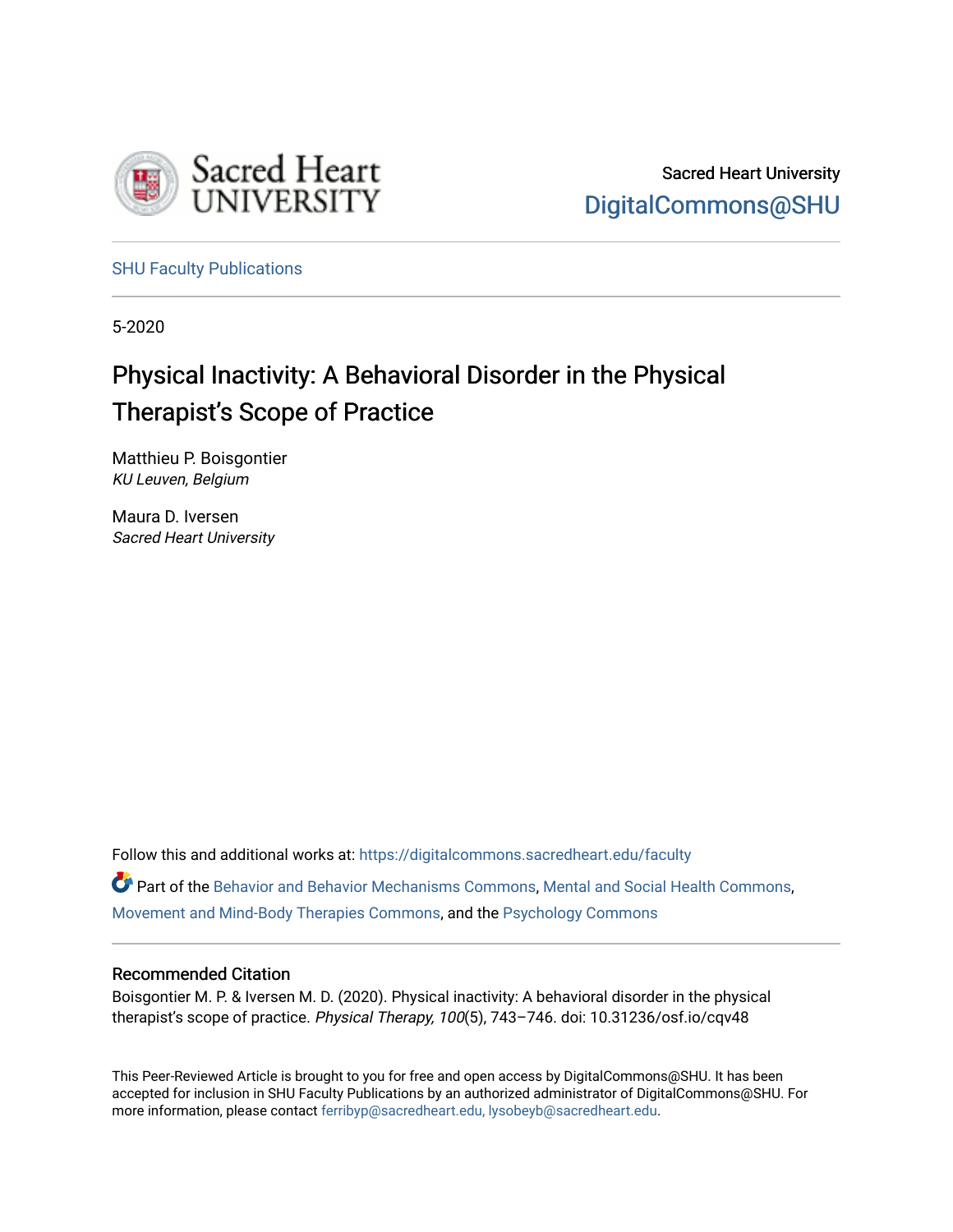- **TITLE:** Physical Inactivity: A Behavioral Disorder in the Physical Therapist's Scope of
- Practice
- **RUNNING HEAD:** Physical Inactivity Disorder
- **TOC CATEGORY:** Point of View
- **ARTICLE TYPE:** Point of View
- **AUTHOR BYLINE:** Matthieu P. Boisgontier, Maura D. Iversen
- **AUTHOR INFORMATION:**
- M.P. Boisgontier, PT, PhD, HDR, Faculty of Movement and Rehabilitation Sciences, KU
- Leuven, Belgium. Address all correspondence to Dr Boisgontier at:
- boisgontiermatthieu@gmail.com.
- M.D. Iversen, PT, DPT, SD, MPH, FAPTA, College of Health Professions, Sacred Heart
- University, Fairfield, CT; Department of Medicine, Section of Clinical Sciences, Brigham
- and Women's Hospital, Harvard Medical School, Boston, Massachusetts; and
- Department of Women's and Children's Health, Karolinska Institute, Stockholm,
- Sweden.
- **KEYWORDS:** Physical Activity, Public Health, Physical Therapy
- **ACCEPTED:** November 20, 2019
- **SUBMITTED:** August 6, 2019
- 
-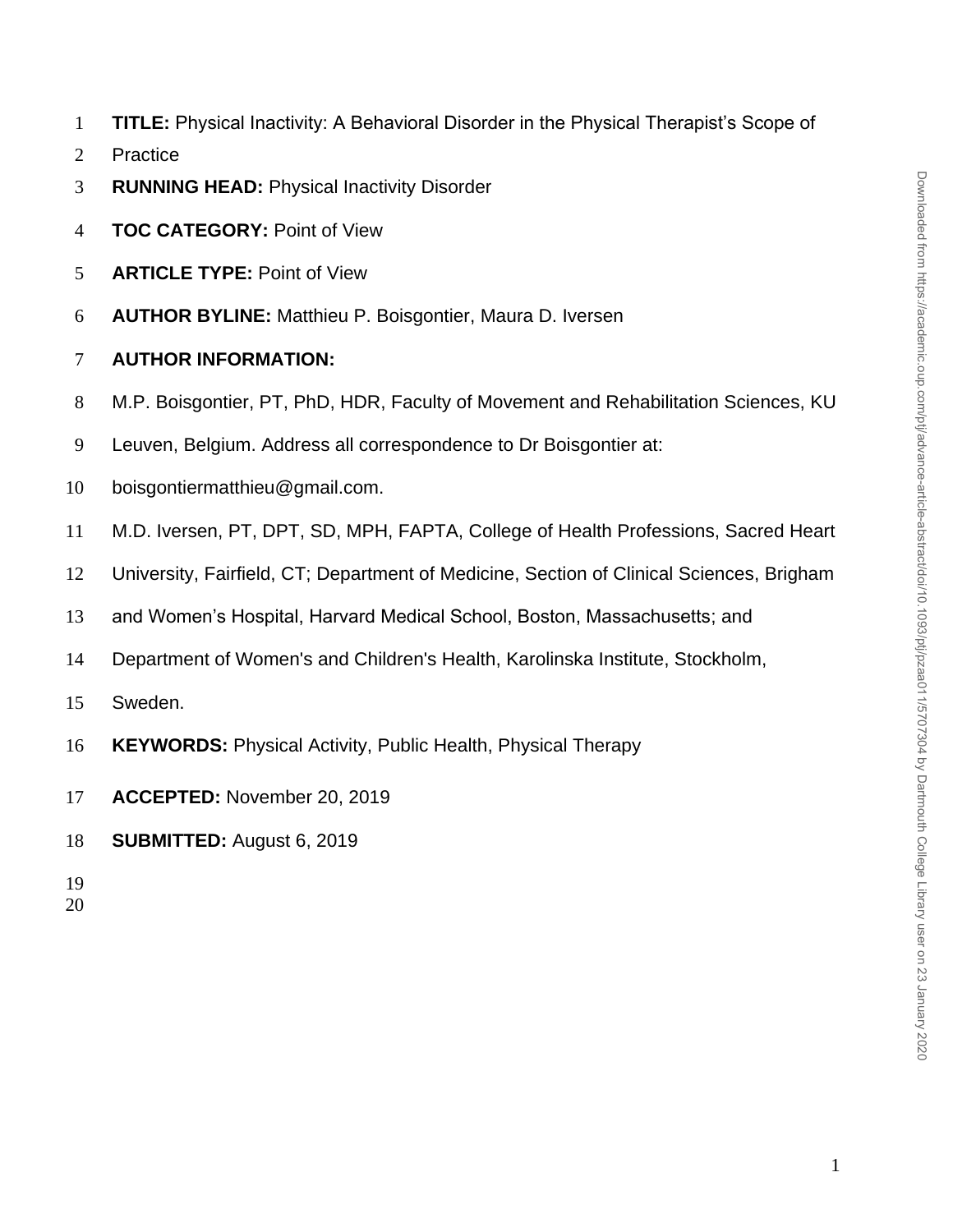21 In health, the gold standard is a state of complete physical, mental, and social well-being.<sup>1</sup> This state is weakened by physical inactivity, which involves a higher risk of cardiovascular disease,<sup>2</sup> 23 hypertension,<sup>3</sup> diabetes,<sup>2,4</sup> cancer,<sup>5</sup> depression,<sup>6</sup> and obesity.<sup>7</sup> Moreover, 6% to 10% of all deaths 24 from non-communicable diseases worldwide can be attributed to physical inactivity. These adverse effects of physical activity provide evidence that physically active individuals are closer to the gold standard of health than inactive individuals. Therefore, physical activity – not inactivity – should be the standard reference behavior. In this framework, physical inactivity is a clinically significant disturbance in an individual's behavior, which is the definition of a 29 behavioral disorder.<sup>9</sup> Therefore, physical inactivity should be treated as such.

## **[H1] Epidemiology**

 A recent study involving 1.9 million participants who represented 96% of the world's population showed that more than a quarter of all adults are physically inactive, which represents more than  $1.4$  billion adults.<sup>10</sup> The prevalence of physical inactivity is highest in Latin America, the Caribbean, high-income Western countries, and high-income Asia Pacific. These data also 35 confirmed previous findings<sup>11</sup> demonstrating higher levels of physical inactivity in women than in men, with some of the biggest differences in south and central Asia, the Middle East, and 37 north Africa. While multiple articles mention a pandemic of physical inactivity,  $11,12$  the global prevalence of physical inactivity was stable between 2001 and 2016 with an average change 39 across the 65 countries of less than  $0.01\%$ .<sup>10</sup> Yet, wide variations in physical inactivity were observed across countries. Levels of physical inactivity were increasing in 37 countries, whereas they were decreasing in 28 countries. The largest increases (>15%) occurred in high-income countries such as Germany and Singapore, while the largest decreases (>15%) occurred in east and southeast Asia.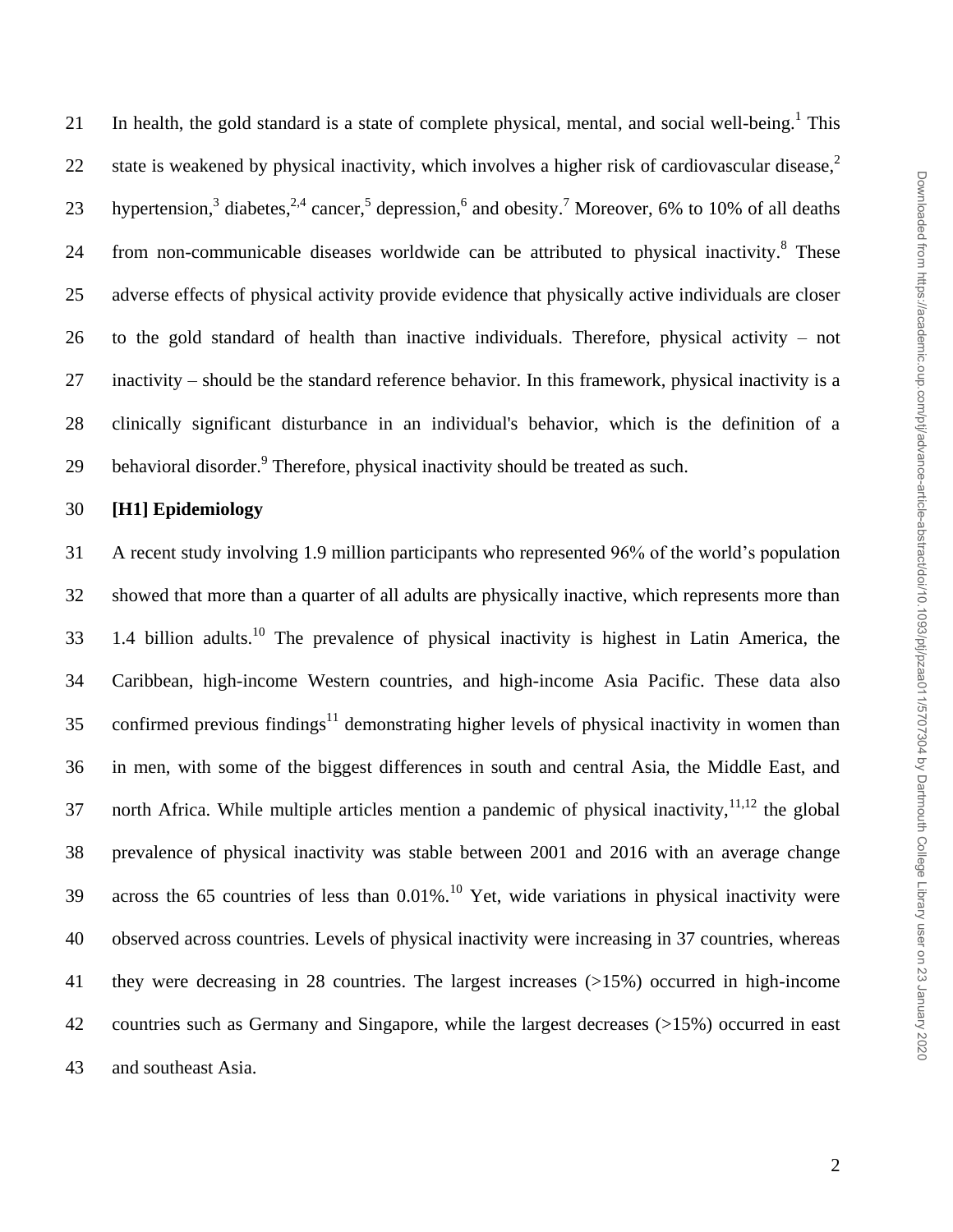#### **[H1] Physical Inactivity Disorder**

45 During the past two decades, society has encouraged people to be more physically active.<sup>8,13</sup> As a result, most individuals are now cognizant of the positive effects of regular physical activity 47 and have the intention to be active.<sup>14</sup> Yet, this intention is not sufficient alone, as engagement in 48 physical activity is often not executed.<sup>15</sup> The World Health Organization (WHO) defines impulse control disorders, a specific type of behavioral disorder, as "the repeated failure to resist an impulse, drive, or urge to perform an act that is rewarding to the person, at least in the short-51 term, despite consequences such as longer-term harm to the individual."<sup>9</sup> Recent studies have shown that individuals with stronger impulses toward physical inactivity fail to implement their intention to be physically active because of a weaker ability to control these impulses.<sup>16,17</sup> Therefore, physical inactivity can be characterized as the repeated failure to resist an impulse, 55 drive, or urge to minimize energy expenditure, which matches the WHO definition of an impulse control disorder. Two meta-analyses examining the effectiveness of exercise-related interventions based on motivation theories showed small effect sizes and high levels of 58 unexplained variance regarding intervention outcomes.<sup>19,20</sup> Therefore, the development of new interventions targeting the automatic evaluation of exercise-related stimuli to influence decision- making and behavior regarding physical activity may be a better approach. Indeed, the effect of such interventions has already shown its potential in other behavioral disorders such as alcohol use disorders.<sup>21</sup>

## **[H1] Diagnosis**

64 From a health perspective, physical inactivity, also named insufficient physical activity, is defined as the failure to meet the recommendations on physical activity for health. The latest 66 recommendations from the WHO<sup>22</sup> and the US Department of Health and Human Services<sup>23</sup>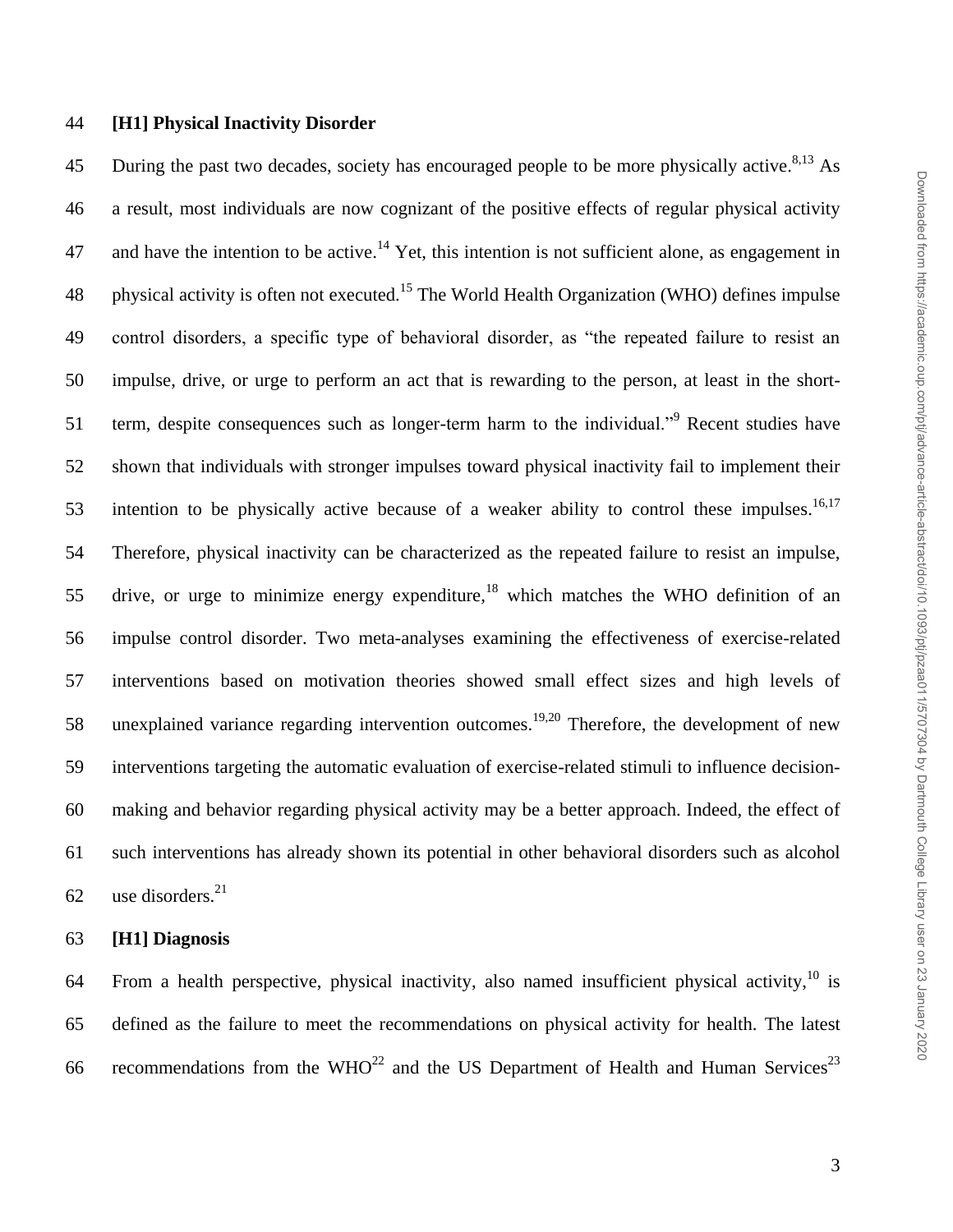address multiple population groups. Preschool-aged children aged 3 to 5 years should be physically active throughout the day. Children and adolescents aged 6 to 17 should perform 60 min or more of moderate-to-vigorous physical activity daily. Throughout the week, adults aged 18 to 64 and older adults age 65 years and above should perform at least 150 min of moderate- intensity, or 75 min of vigorous-intensity aerobic physical activity, or an equivalent combination of moderate- and vigorous-intensity aerobic activity. They should also perform muscle- strengthening activities on 2 or more days a week. Pregnant and postpartum women should engage in at least 150 min of moderate-intensity aerobic activity a week. Adults with chronic conditions or disabilities, who are able, should follow the key guidelines for adults and perform both aerobic and muscle-strengthening activities. The inability to reach these recommendations, i.e., physical inactivity, can be diagnosed indirectly using self-report questionnaires and diaries, which could be used as screening tools, and directly using commercially available devices such 79 as accelerometers, pedometers, and armbands.<sup>24</sup> Yet, a gold standard assessment of the physical inactivity disorder is still missing, which may partly explain the current absence of reimbursement for treating physical inactivity in the United States.

# **[H1] Etiology**

83 Physical inactivity has shown to be related to multiple factors including genetics, older age,  $26$ 84 lower education,  $26,27$  lower cognitive resources,  $27,28$  poor neighborhood conditions,  $26-28$ 85 ethnicity,  $^{26}$  disadvantaged socioeconomic circumstances,  $^{29}$  and weak impulse control.<sup>16-18</sup>

## **[H1] Pathophysiology**

 Physical inactivity disorder is associated with a loss of lean body mass, which is the result of a 88 chronic imbalance between muscle protein synthesis and breakdown.<sup>30</sup> This imbalance can be 89 exacerbated during the progression of aging (Figure) and lead to sarcopenia, <sup>31</sup> which is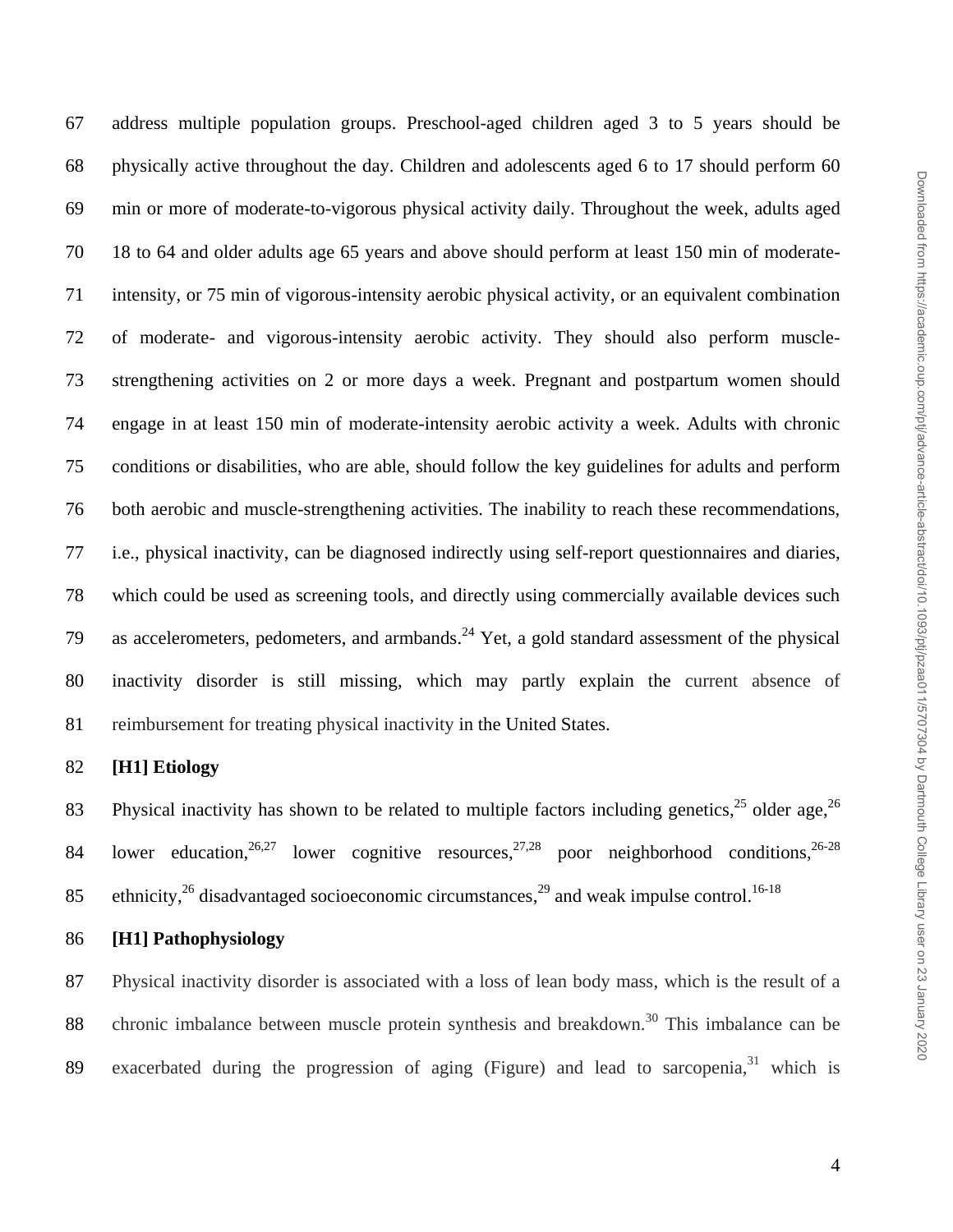characterized by progressive and generalized loss of skeletal muscle mass and strength. Sarcopenia is a major contributor to the risk of physical frailty, functional impairment, poor 92 health-related quality of life, and premature death.<sup>32</sup> Physical inactivity disorder is associated 93 with a reduced bone density,<sup>33</sup> which increases bone fragility and constitutes a risk factor for 94 osteoporosis.<sup>34</sup> Physical inactivity disorder is associated with higher fat mass<sup>35</sup> and being 95 overweight or obese.<sup>7</sup> Physical inactivity disorder is also a risk factor for cardiovascular disease<sup>2</sup>, hypertension,<sup>3</sup> diabetes,<sup>2,4</sup> cancer,<sup>5</sup> and depression.<sup>6</sup> 

#### **[H1] Prognosis**

 Based on data from the National Institutes of Health–American Association of Retired Persons, adults who were consistently inactive throughout adulthood were at higher risks for all-cause, cardiovascular disease-related, and cancer-related mortality than physically active individuals.<sup>36</sup> Yet, increasing physical activity later in adulthood (40–61 years) was associated with a lower mortality risk that was similar to those associated with being physically active across the adult lifespan (15–61 years). These results suggest that midlife is not too late to begin engaging in physical activity for health.

#### **[H1] Education and Rehabilitation**

 Physical therapists are experts in physical activity, defined as any bodily movement produced by skeletal muscles that requires energy expenditure – including activities undertaken while working, playing, carrying out household chores, travelling, and engaging in recreational 109 pursuits.<sup>37</sup> This expertise should be used to help people reach the recommendations of physical activity to optimize their health and extend their life, no matter their age. Physical therapists should serve as primary educators regarding the idea that physical inactivity is a behavioral disorder resulting from multidimensional factors. Being cognizant of these factors, such as our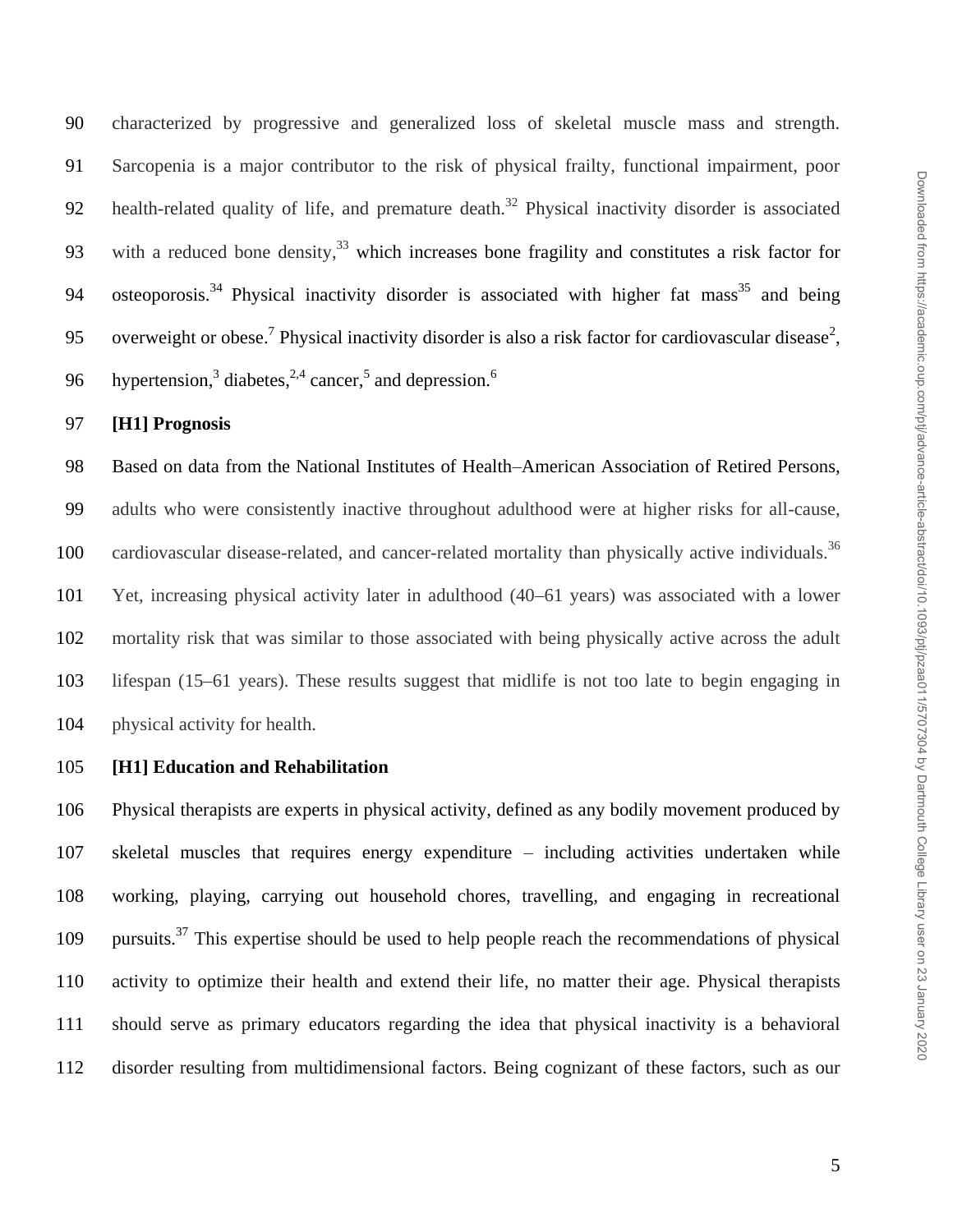113 automatic attraction to energetic cost minimization,  $17,18$  is the first step towards a more active lifestyle. For instance, greater awareness regarding physical inactivity can lead to the development of cognitive or environmental strategies to counteract this automatic attraction. 116 Physical therapists should also inform the public that being physically active<sup>22,23</sup> does not necessarily require specific exercise – a subset of physical activity that is planned, structured, 118 and repetitive<sup>37</sup> – or doing sport – which involves competition. Walking in the street is also a physical activity. Individuals performing the least physical activity benefit most by even modest 120 increases in moderate-to-vigorous physical activity.<sup>23</sup> Physical therapists should emphasize that clients cannot afford to miss out on this inexpensive path to a healthier life. Recommendations 122 emphasize that moving more and sitting less will benefit nearly everyone.<sup>23</sup> Another central point to the rehabilitation of physical inactivity is to monitor the pleasure associated with different 124 intensities of physical activity.<sup>38</sup> This pleasure is likely to foster longer engagement in the 125 activity, especially when it is experienced at the end of the activity.<sup>39</sup> Additional research is required to build and implement more efficient rehabilitation programs to ensure patients receive comprehensive care aiming to cure a physical inactivity disorder. Physical therapists feel 128 confident, more than physicians, in giving general advice to patients on a physically active 129 lifestyle and suggesting specific physical activity programs.<sup>41</sup> Yet, they also perceive some barriers to this comprehensive care including the lack of time, counselling skills, and reimbursement.

# **[H1] Conclusion**

 Physical inactivity accurately matches the definition of a behavioral disorder, which emphasizes the necessity to provide care for physically inactive people. As movement specialists and primary care practitioners, physical therapists are key health professionals in preventing,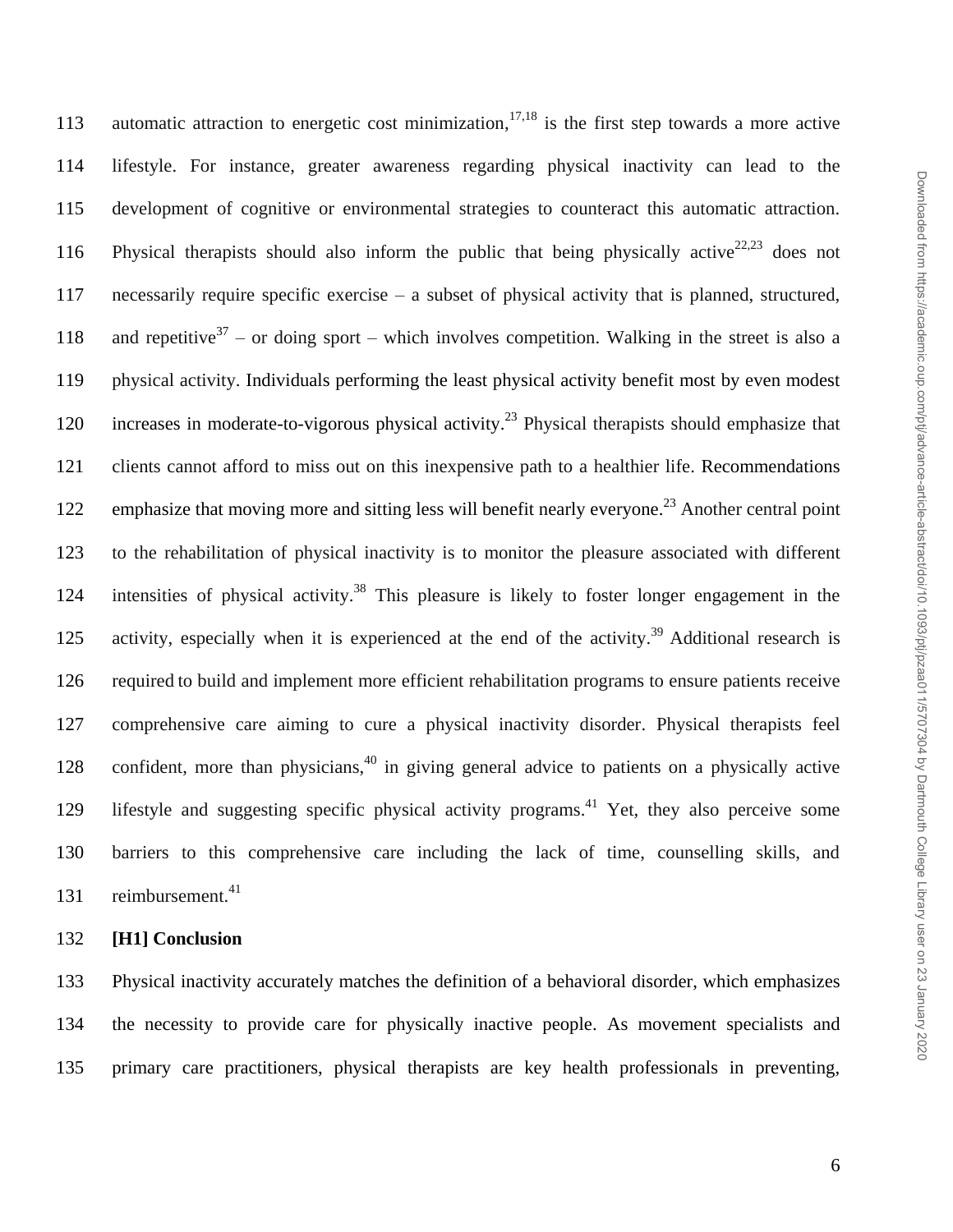| 136 | diagnosing, and rehabilitating this disorder. As such, they should define the gold standard for the |
|-----|-----------------------------------------------------------------------------------------------------|
| 137 | assessment of the physical inactivity disorder. This gold standard will determine whether a         |
| 138 | physical inactivity disorder is severe enough to be qualified for reimbursement. Such               |
| 139 | reimbursement can result in the emergence of certified clinical specialists able to develop a       |
| 140 | greater depth of knowledge and skills related to physical inactivity.                               |

# **Author Contributions:**

- Concept / idea / research design: M.P. Boisgontier, M.D. Iversen
- Writing: M.P. Boisgontier, M.D. Iversen

# **Disclosures**

- The authors completed the ICMJE Form for Disclosure of Potential Conflicts of Interest
- and reported no conflicts of interest.
- 

# **References**

- 1-World Health Organization. Constitution. https://www.who.int/about/who-we-are/constitution.
- Accessed August 2019.
- 2-Wahid A, Manek N, Nichols M, et al. Quantifying the association between physical activity
- and cardiovascular disease and diabetes: a systematic review and meta-analysis. *J Am Heart*
- *Assoc*. 2016;5:e002495.
- 3-Liu X, Zhang D, Liu Y, et al. Dose-response association between physical activity and incident
- hypertension: a systematic review and meta-analysis of cohort studies. *Hypertension.*
- 2017;69:813-820.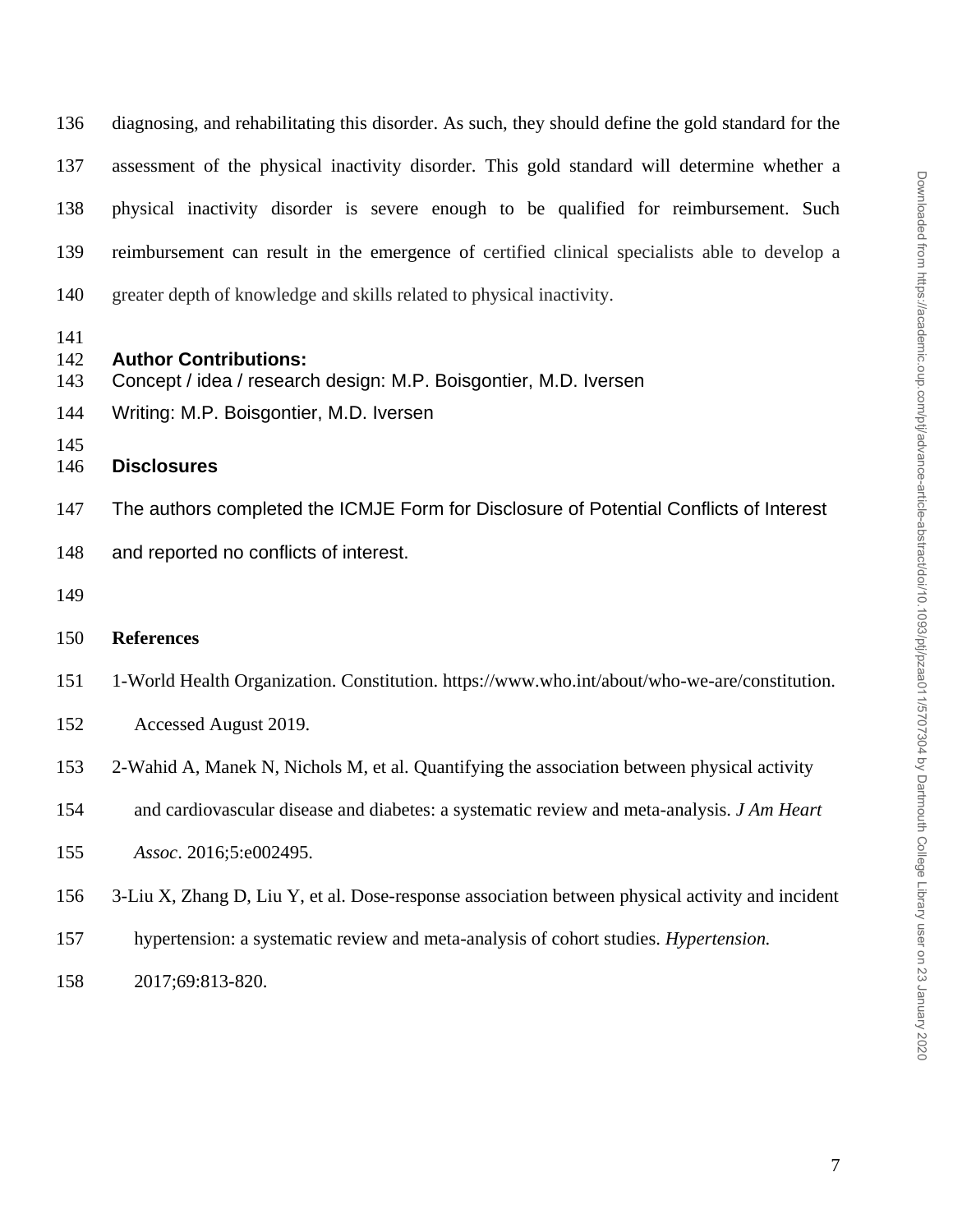| 159 | 4-Aune D, Norat T, Leitzmann M, Tonstad S, Vatten LJ. Physical activity and the risk of type 2 |
|-----|------------------------------------------------------------------------------------------------|
|     |                                                                                                |

diabetes: a systematic review and dose-response meta-analysis. *Eur J Epidemiol.*

2015;30:529-542.

- 5-Moore SC, Lee IM, Weiderpass E, et al. Association of leisure-time physical activity with risk
- of 26 types of cancer in 1.44 million adults. *JAMA Intern Med.* 2016;176:816-825.
- 6-Schuch F, Vancampfort D, Firth J, et al. Physical activity and sedentary behavior in people
- with major depressive disorder: a systematic review and meta-analysis. *J Affect Disord.*
- 2017;210:139-150.
- 7-Bleich SN, Vercammen KA, Zatz LY, Frelier JM, Ebbeling CB, Peeters A. Interventions to
- prevent global childhood overweight and obesity: a systematic review. *Lancet Diabetes*
- *Endocrinol.* 2018;6:332-346.
- 8-Lee IM, Shiroma EJ, Lobelo F, et al. Effect of physical inactivity on major non-communicable
- diseases worldwide: an analysis of burden of disease and life expectancy. *Lancet.*
- 2012;380:219-229.
- 9-World Health Organization. ICD-11 for mortality and morbidity statistics.
- https://icd.who.int/browse11/l-m/en. Accessed August 2019.
- 10-Guthold R, Stevens GA, Riley LM, Bull FC. Worldwide trends in insufficient physical
- activity from 2001 to 2016: a pooled analysis of 358 population-based surveys with 1·9
- million participants. *Lancet Glob Health.* 2018;6:e1077-e1086.
- 11-Althoff T, Sosič R, Hicks JL, King AC, Delp SL, Leskovec J. Large-scale physical activity
- data reveal worldwide activity inequality. *Nature.* 2017;547:336-339.
- 12-Kohl HW 3rd, Craig CL, Lambert EV, et al. The pandemic of physical inactivity: global
- action for public health. *Lancet.* 2012;380:294-305.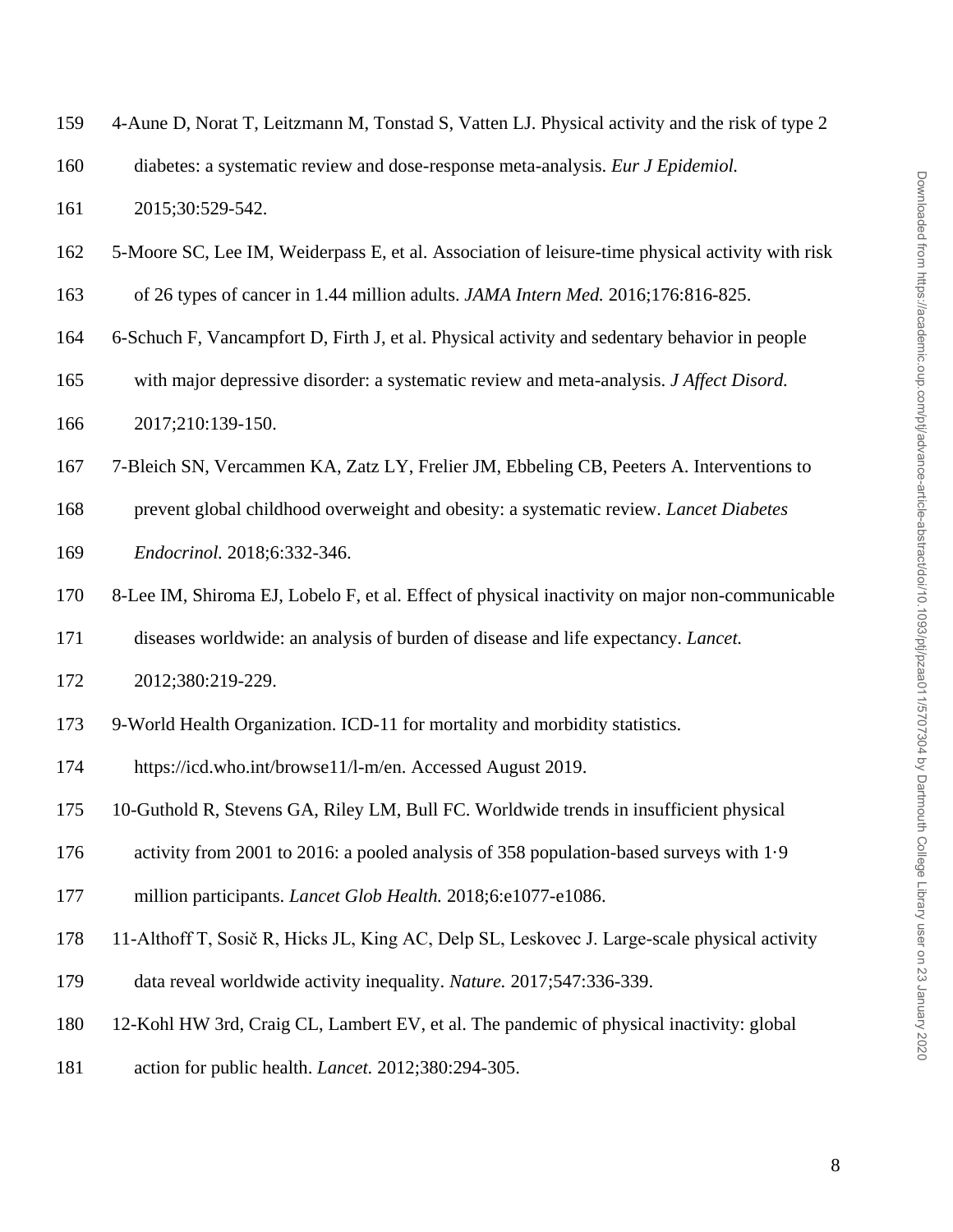- 13-Chodzko-Zajko WJ. The World Health Organization issues guidelines for promoting physical
- activity among older persons. *J Aging Phys Act.* 1997;5:1-8.
- 14-Canadian Fitness and Lifestyle Research Institute. Physical activity monitor: facts and figures.
- http://www.cflri.ca/sites/default/files/node/95/files/PAM2008FactsFigures\_Bulletin14\_Intenti
- on\_to\_be\_activeEN.pdf. Accessed August 2019.
- 15-Rhodes RE, Plotnikoff RC, Courneya KS. Predicting the physical activity intention-behavior
- profiles of adopters and maintainers using three social cognition models. *Ann Behav Med.*
- 2008;36:244-252.
- 16-Forestier C, Sarrazin P, Allenet B, Gauchet A, Heuzé JP, Chalabaev A. "Are you in full
- possession of your capacity?". A mechanistic self-control approach at trait and state levels to predict different health behaviors. *Pers Individ Differ*. 2018;134:214-221.
- 17-Cheval B, Tipura E, Burra N, et al. Avoiding sedentary behaviors requires more cortical
- resources than avoiding physical activity: an EEG study. *Neuropsychologia.* 2018;119:68-80.
- 18-Cheval B, Radel R, Neva JL, et al. Behavioral and neural evidence of the rewarding value of
- exercise behaviors: a systematic review. *Sports Med.* 2018;48:1389-1404.
- 19-Chatzisarantis NL, Hagger MS, Biddle SJ, Smith B, Wang JC. A meta-analysis of perceived
- locus of causality in exercise, sport, and physical education contexts. *J Sport Exerc Psychol.*
- 2003;25:284-306.
- 20-Hagger MS, Chatzisarantis NL. Integrating the theory of planned behaviour and self-
- determination theory in health behaviour: a meta-analysis. *Br J Health Psychol.* 2009;14:275-
- 302.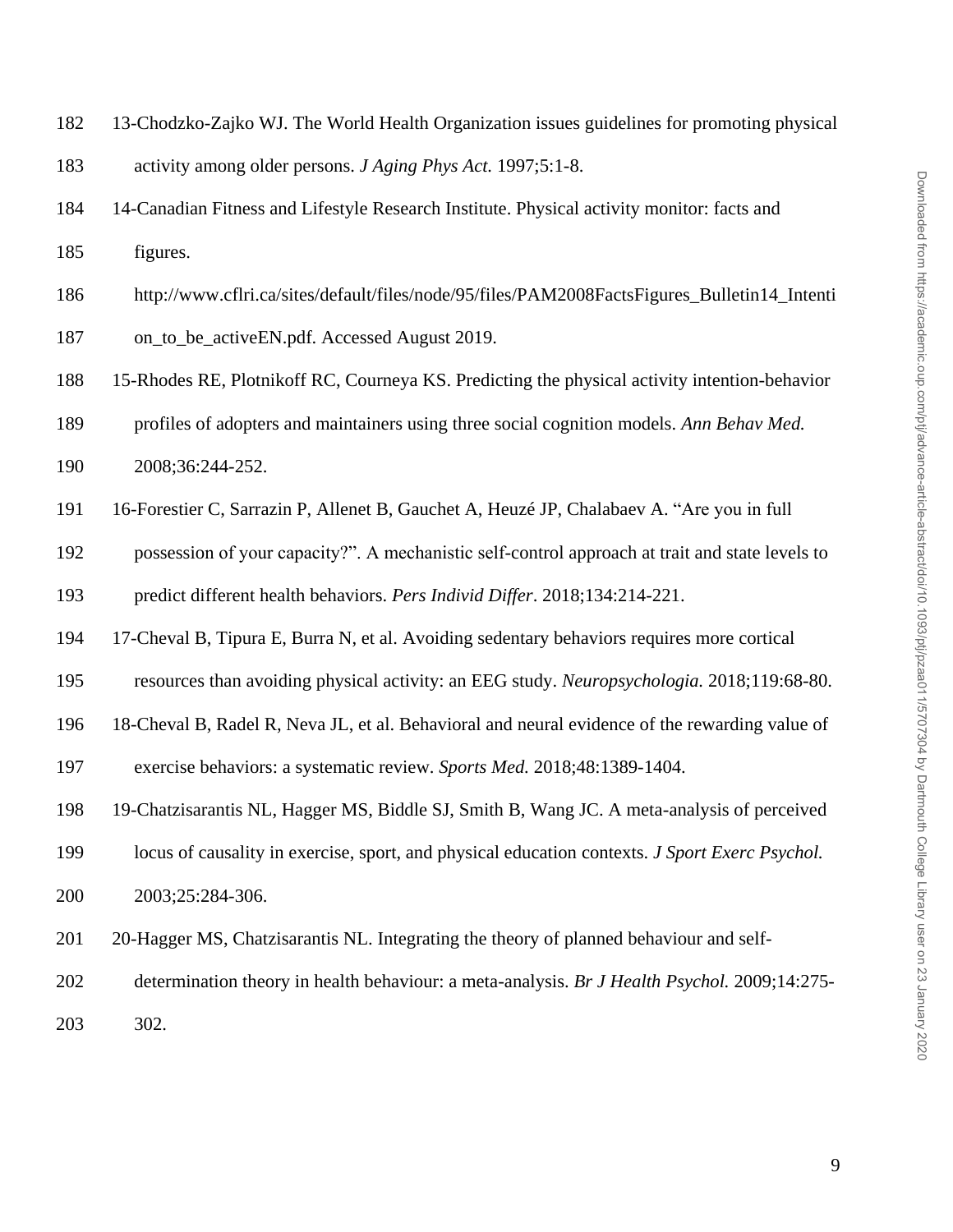- 21-Wiers CE, Stelzel C, Gladwin TE, Park SQ, Pawelczack S, Gawron CK, et al. Effects of
- cognitive bias modification training on neural alcohol cue reactivity in alcohol dependence.
- *Am J Psychiatry.* 2015;172:335-43.
- 22-World Health Organization. Global recommendations on physical activity for health.
- https://apps.who.int/iris/bitstream/handle/10665/44399/9789241599979\_eng.pdf?sequence=1.
- Accessed August 2019.
- 23-Piercy KL, Troiano RP, Ballard RM, Carlson SA, Fulton JE, Galuska DA, George SM, Olson
- RD. The physical activity guidelines for americans. *JAMA.* 2018;320:2020-2028.
- 24-Sylvia LG, Bernstein EE, Hubbard JL, Keating L, Anderson EJ. Practical guide to measuring
- physical activity. *J Acad Nutr Diet*. 2014 ;114:199-208.
- 25-den Hoed M, Brage S, Zhao JH, et al. Heritability of objectively assessed daily physical
- activity and sedentary behavior. *Am J Clin Nutr.* 2013;98:1317-1325.
- 26-King AC, Castro C, Wilcox S, Eyler AA, Sallis JF, Brownson RC. Personal and
- environmental factors associated with physical inactivity among different racial-ethnic groups
- of U.S. middle-aged and older-aged women. *Health Psychol.* 2000 Jul;19:354-64.
- 27-Cheval B, Orsholits D, Sieber S, Courvoisier D, Cullati S, Boisgontier MP. Age-related
- decline of cognitive resources precedes and explains the decline in physical activity.
- *SportRxiv.* 2019. https://doi.org/10.31236/osf.io/pagx6
- 28-Cheval B, Rebar AL, Miller MW, et al. Cognitive resources moderate the adverse impact of
- poor perceived neighborhood conditions on self-reported physical activity of older adults.
- *Prev Med.* 2019;126:105741.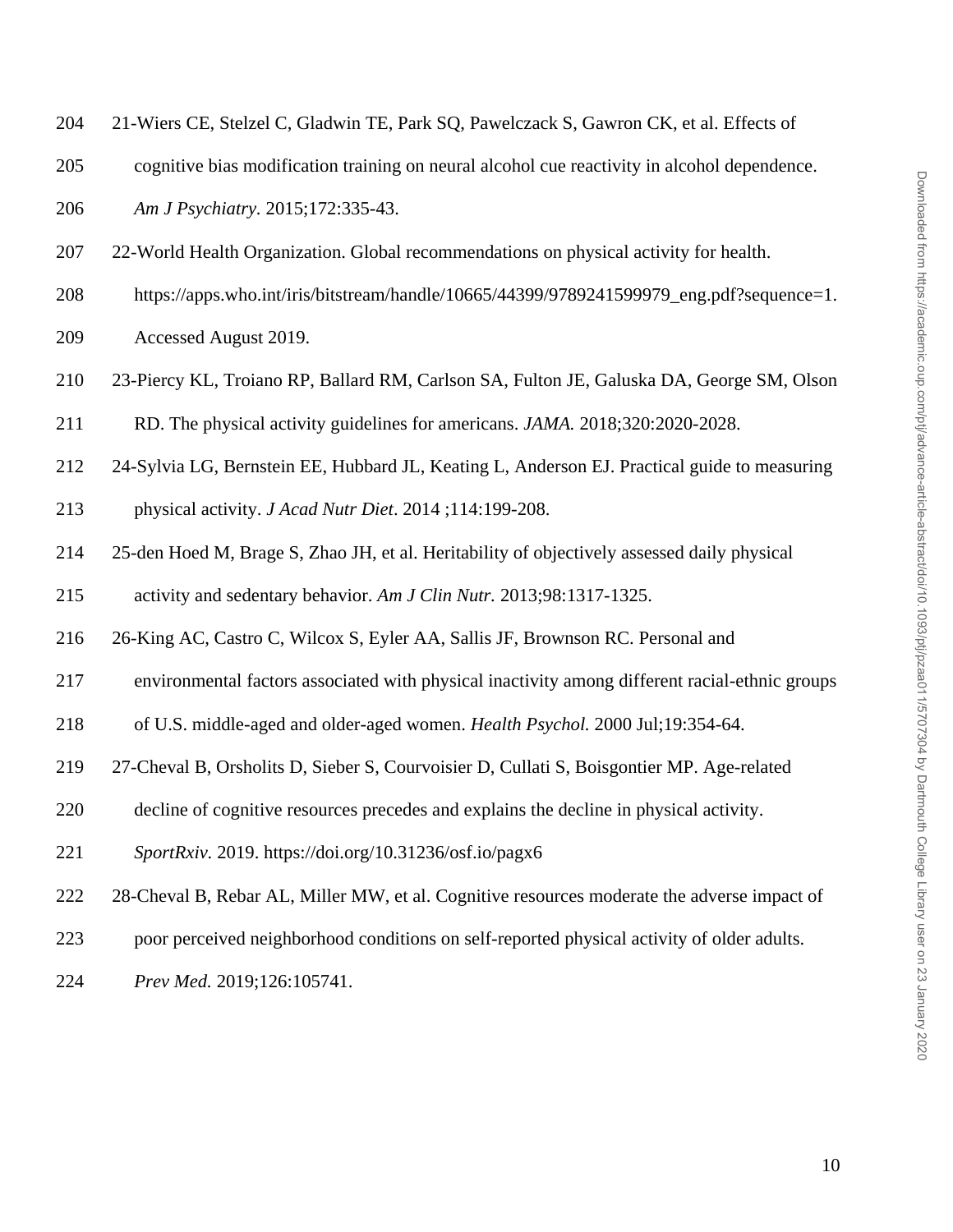| 225<br>29-Cheval B, Sieber S, Guessous I, Orsholits D, Courvoisier DS, Kliegel M, et al. Effect of |  |
|----------------------------------------------------------------------------------------------------|--|
|----------------------------------------------------------------------------------------------------|--|

- early- and adult-life socioeconomic circumstances on physical inactivity. *Med Sci Sports*
- *Exerc*. 2018;50:476-485.
- 30-Phillips SM, Parise G, Roy BD, Tipton KD, Wolfe RR, Tamopolsky MA. Resistance-
- training-induced adaptations in skeletal muscle protein turnover in the fed state. *Can J Physiol*
- *Pharmacol.* 2002;80:1045-1053.
- 31-Foong YC, Chherawala N, Aitken D, Scott D, Winzenberg T, Jones G. Accelerometer-
- determined physical activity, muscle mass, and leg strength in community-dwelling older
- adults. *J Cachexia Sarcopenia Muscle*. 2016;7:275-283.
- 32-Janssen I, Shepard DS, Katzmarzyk PT, Roubenoff R. The healthcare costs of sarcopenia in the United States. *J Am Geriatr Soc.* 2004;52:80-85.
- 33-Johansson J, Nordström A, Nordström P. Objectively measured physical activity is associated
- with parameters of bone in 70-year-old men and women. *Bone.* 2015;81:72-79.
- 34-Castrogiovanni P, Trovato FM, Szychlinska MA, Nsir H, Imbesi R, Musumeci G. The
- importance of physical activity in osteoporosis. From the molecular pathways to the clinical
- evidence. *Histol Histopathol.* 2016;31:1183-1194.
- 35-Staiano AE, Martin CK, Champagne CM1, Rood JC, Katzmarzyk PT. Sedentary time,
- physical activity, and adiposity in a longitudinal cohort of nonobese young adults. *Am J Clin*
- *Nutr.* 2018;108:946-952.
- 36-Saint-Maurice PF, Coughlan D, Kelly SP, et al. Association of leisure-time physical activity
- across the adult life course with all-cause and cause-specific mortality. *JAMA Netw Open.*
- 2019;2:e190355.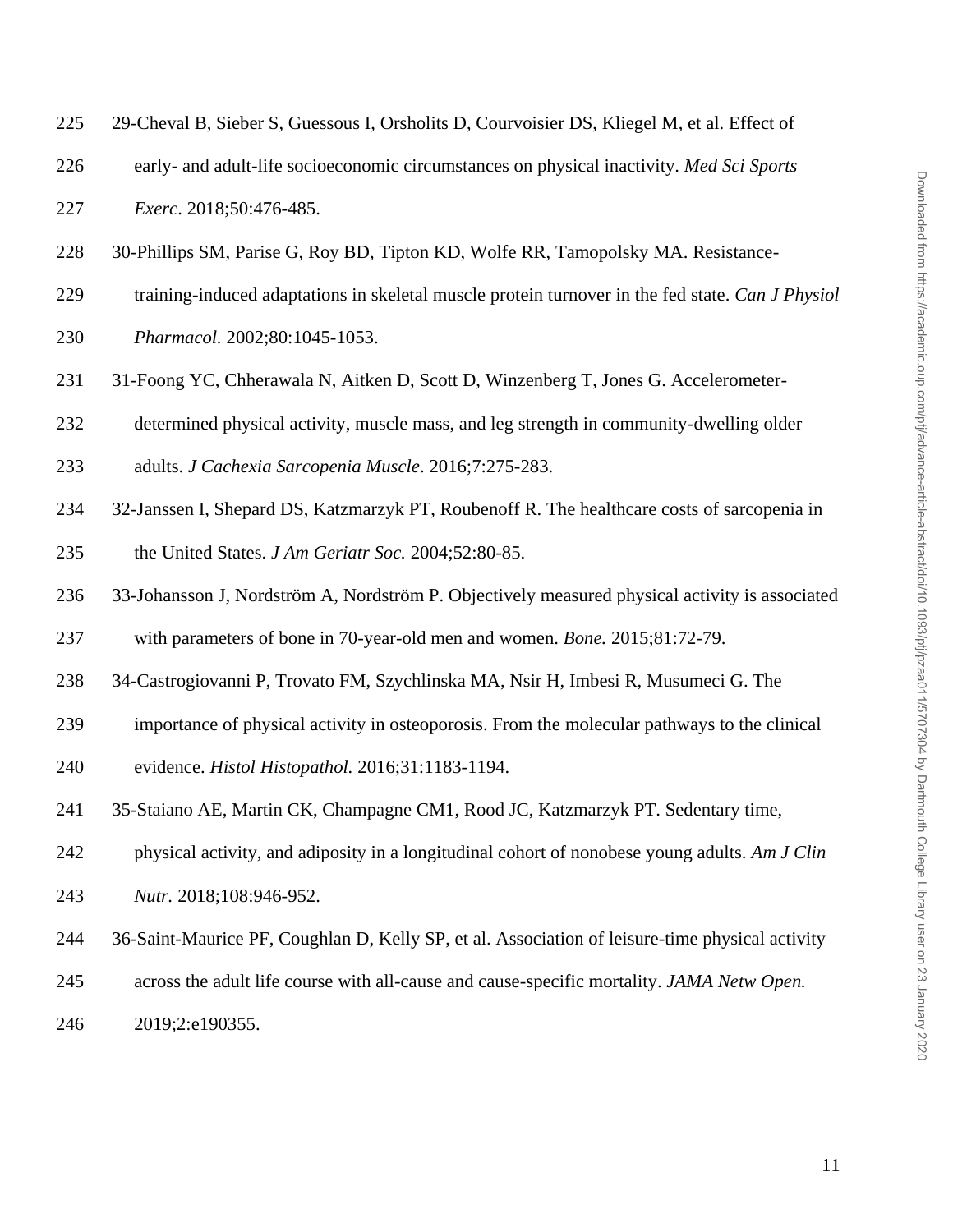| 247 | 37-Caspersen CJ, Powell KE, Christenson GM. Physical activity, exercise, and physical fitness:     |
|-----|----------------------------------------------------------------------------------------------------|
| 248 | definitions and distinctions for health-related research. Public Health Rep. 1985;100:126-131.     |
| 249 | 38-Ekkekakis P, Parfitt G, Petruzzello SJ. The pleasure and displeasure people feel when they      |
| 250 | exercise at different intensities: decennial update and progress towards a tripartite rationale    |
| 251 | for exercise intensity prescription. Sports Med. 2011;41:641-671.                                  |
| 252 | 39-Kahneman D, Fredrickson BL, Schreiber CA, Redelmeier DA. When more pain is preferred            |
| 253 | to less: adding a better end. Psychol Sci. 1993;4:401-405.                                         |
| 254 | 40-Buffart LM, van der Ploeg HP, Smith BJ, Kurko J, King L, Bauman AE. General                     |
| 255 | practitioners' perceptions and practices of physical activity counselling: changes over the past   |
| 256 | 10 years. Br J Sports Med. 2009;43:1149-53.                                                        |
| 257 | 41-Shirley D, van der Ploeg HP, Bauman AE. Physical activity promotion in the physical             |
| 258 | therapy setting: perspectives from practitioners and students. <i>Phys Ther</i> . 2010;90:1311-22. |
| 259 |                                                                                                    |
| 260 |                                                                                                    |
| 261 |                                                                                                    |
| 262 |                                                                                                    |
| 263 |                                                                                                    |
| 264 |                                                                                                    |
| 265 |                                                                                                    |
| 266 |                                                                                                    |
| 267 |                                                                                                    |
| 268 |                                                                                                    |
| 269 |                                                                                                    |
|     |                                                                                                    |